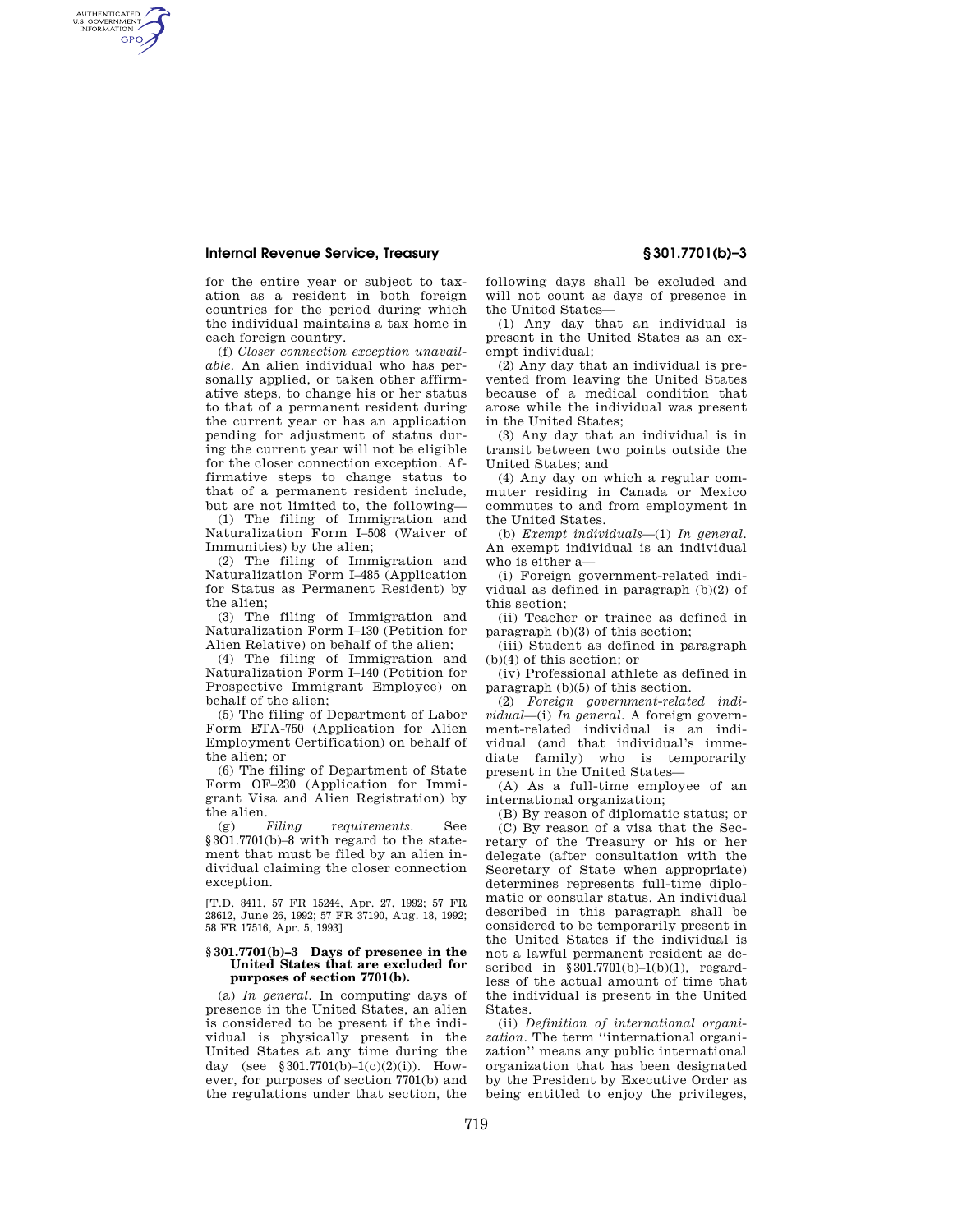exemptions, and immunities provided for in the International Organizations Act (22 U.S.C. 288). An individual described in paragraph (b)(2)(i) of this section will be a full-time employee of an international organization if that individual's employment with the organization is consistent with an employment schedule of a person with a standard full-time work schedule with the organization.

(iii) *Full-time diplomatic or consular status.* An individual is considered to have full-time diplomatic or consular status if—

(A) The individual has been accredited by a foreign government recognized de jure or de facto by the United States;

(B) The individual intends to engage primarily in official activities for that foreign government while in the United States; and

(C) The individual has been recognized by the President, or by the Secretary of State, or by a consular officer acting on behalf of the Secretary of State, as being entitled to such status.

(3) *Teacher or trainee.* A teacher or trainee includes any individual (and that individual's immediate family), other than a student, who is admitted temporarily to the United States as a nonimmigrant under section 101(a)(15) (J) (relating to the admission of teachers and trainees into the United States) or section  $101(a)(15)(Q)$  (relating to the admission of participants in international cultural exchange programs) of the Immigration and Nationality Act (8 U.S.C. 1101(a)(15) (J), (Q)) and who substantially complies with the requirements of being admitted.

(4) *Student.* A student is any individual (and that individual's immediate family) who is admitted temporarily to the United States as a nonimmigrant under section  $101(a)(15)(F)$ or (M) (relating to the admission of students into the United States) or as a student under section  $101(a)(15)(J)$  (relating to the admission of teachers and trainees into the United States) or section  $101(a)(15)(Q)$  (relating to the admission of participants in international cultural exchange programs) of the Immigration and Nationality Act (8 U.S.C. 1101(a)(15) (F), (J), (M), (Q)) who substantially complies with

**§ 301.7701(b)–3 26 CFR Ch. I (4–1–11 Edition)** 

the requirements of being admitted. For rules concerning taxation of certain nonresident students or trainees, see section 871(c) and §1.871–9(a) of this chapter.

(5) *Professional athlete.* A professional athlete is an individual who is temporarily present in the United States to compete in a charitable sports event described in section  $274(1)(1)(B)$ . For purposes of computing the days of presence in the United States, only days on which the athlete actually competes in a charitable sports event described in section  $274(1)(1)(B)$  shall be excluded. Thus, days on which the individual is present to practice for the event, to perform promotional or other activities related to the event, or to travel between events shall be included for purposes of the substantial presence test.

(6) *Substantial compliance.* An individual described in paragraph (b) (3) or (4) of this section will be deemed to comply substantially with the visa requirements relevant to residence for tax purposes if the individual has not engaged in activities that are prohibited by the Immigration and Nationality Act and the regulations thereunder and could result in the loss of F, J or M visa status. An individual will not be deemed to comply substantially with the visa requirements relevant to residence for tax purposes merely by showing that the individual's visa has not been revoked. An independent determination of substantial compliance may be made by the Internal Revenue Service for any individual claiming to be an exempt individual under paragraph (b)  $(3)$  or  $(4)$  of this section. For example, if an individual with an F visa (student visa) is found to have accepted unauthorized employment or to have maintained a course of study that is not considered by the Internal Revenue Service to be full-time, the individual will not be considered to comply substantially with the individual's visa requirements regardless of whether the individual's visa has been revoked.

(7) *Limitation on teacher or trainee and student exemptions*—(i) *Teacher or trainee limitation in general.* Except as otherwise provided, an individual shall not exclude days of presence as a teacher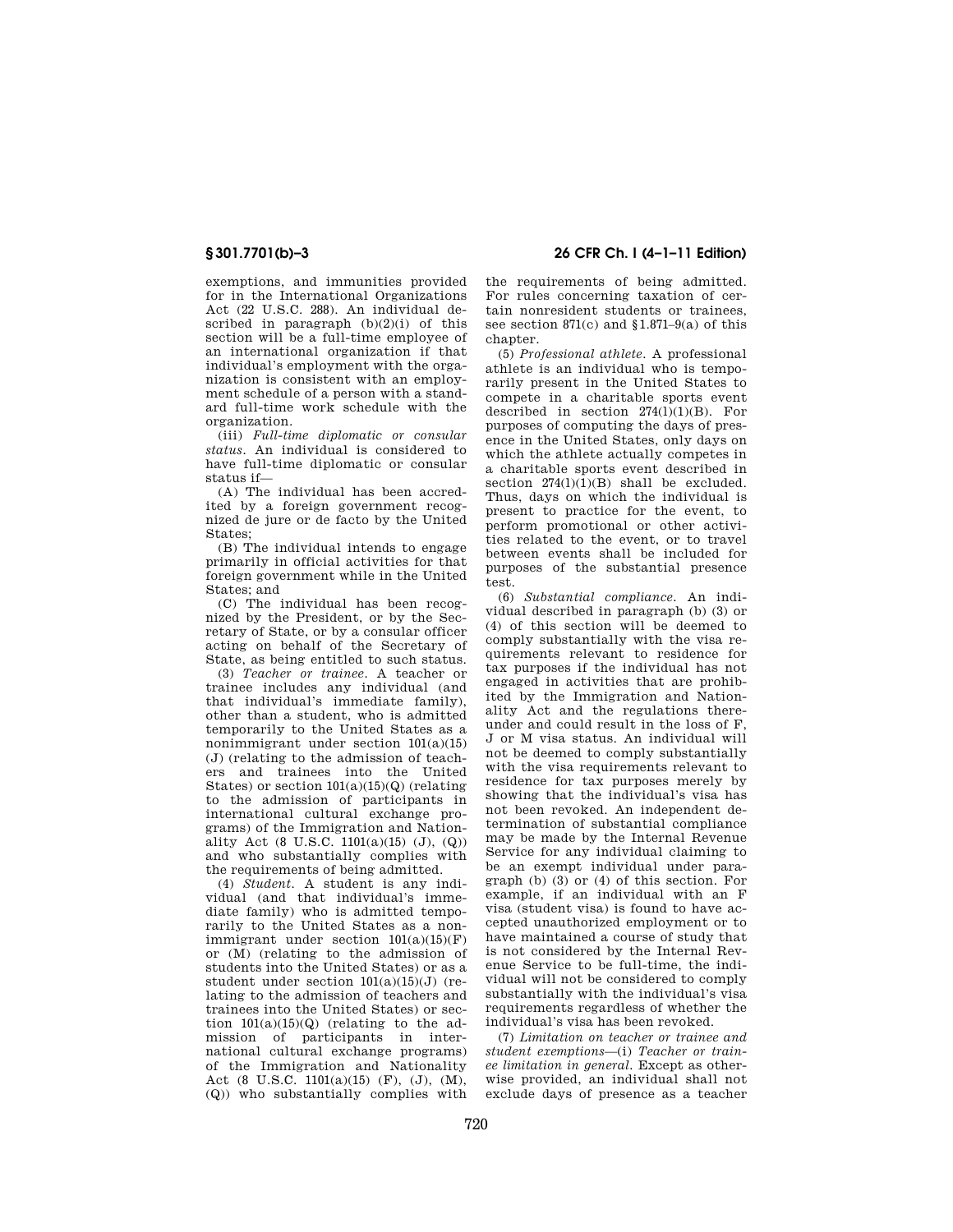## **Internal Revenue Service, Treasury § 301.7701(b)–3**

or trainee if the individual has been exempt as a teacher, trainee, or student for any part of two of the six preceding calendar years.

(ii) *Special teacher or trainee limitation for section 872(b)(3) compensation.* If—

(A) A teacher or trainee receives compensation in the current year and all of that compensation is described in section 872(b)(3);

(B) That individual was present in the United States as a teacher or trainee in any prior year within the last 6 years; and

(C) During each prior year (within the 6 year period) in which the individual was present as a teacher or trainee, the individual received compensation all of which was described in section 872(b)(3);

Then that individual shall include days of presence as a teacher or trainee in the current year only if the individual has been exempt as a teacher, trainee, or student for any part of four of the six preceding calendar years.

(iii) *Limitation on student exemption.*  An individual will not be able to exclude days of presence as a student if the individual has been exempt as a teacher, trainee, or student for any part of more than five calendar years, unless it is established to the satisfaction of the district director that the individual does not intend to reside permanently in the United States and has substantially complied with the requirements of the student visa providing for the individual's temporary presence in the United States. For purposes of this paragraph (b)(7), the facts and circumstances to be considered in determining if an individual has demonstrated an intent to reside permanently in the United States include (but are not limited to)—

(A) Whether the individual has maintained a closer connection with a foreign country as described in §301.7701(b)–2; and

(B) Whether the individual has taken affirmative steps within the meaning of paragraph (f) of  $$301.7701(b)-2$  to adjust the individual's status from nonimmigrant to lawful permanent resident.

(iv) *Transition rule.* The rules in this paragraph (b)(7) relating to stated periods of exempt status apply only for

those stated periods that occur after 1984. Thus, for example, an alien who is present as a student during the calendar years 1982–1990 will not be subject to the five year rule for students until 1990.

(v) *Examples.* The following examples illustrate the application of paragraphs (b)(7) (i) and (ii) of this section:

*Example 1.* B is temporarily present in the United States during the current year as a teacher, within the meaning of section  $101(a)(15)(J)$  of the Immigration and Nationality Act. B does not receive compensation described in section 872(b)(3) in the current year. B has been treated as an exempt student for the past three years. Although this is the first year that B is seeking to be exempt as a teacher, he will not be considered an exempt individual for the year because he has been exempt as a student for at least two of the past six years.

*Example 2.* C is temporarily present in the United States during the current year as a teacher and receives compensation described in section 872(b)(3) in the current year. C has been treated as an exempt teacher for the past two years but C's compensation for those years was not described in section 872(b)(3). C will not be considered an exempt individual for the current year because she has been exempt as a teacher for at least two of the past six years.

*Example 3.* The facts are the same as in *Example 2,* except that all of C's compensation for the two preceding years was described in section  $872(b)(3)$ . C will be considered to be an exempt individual for the current year because she has not been exempt as a student, teacher or trainee for four of the six preceding calendar years.

*Example 4.* D is temporarily present in the United States during the current year as a teacher, within the meaning of section  $101(a)(15)(J)$  of the Immigration and Nationality Act. D does not receive compensation described in section 872(b)(3) in the current year. D entered the United States in December of the second preceding year and intends to remain in the United States until June of the current year. D will not be considered an exempt individual for the current year because he has been exempt as a teacher for at least two of the past six years.

(8) *Immediate family.* The immediate family of an exempt individual includes the individual's spouse and unmarried children (whether by blood or adoption) but only if the spouse's or unmarried children's visa status are derived from and dependent on the visa classification of the exempt individual. For the purposes of this paragraph, the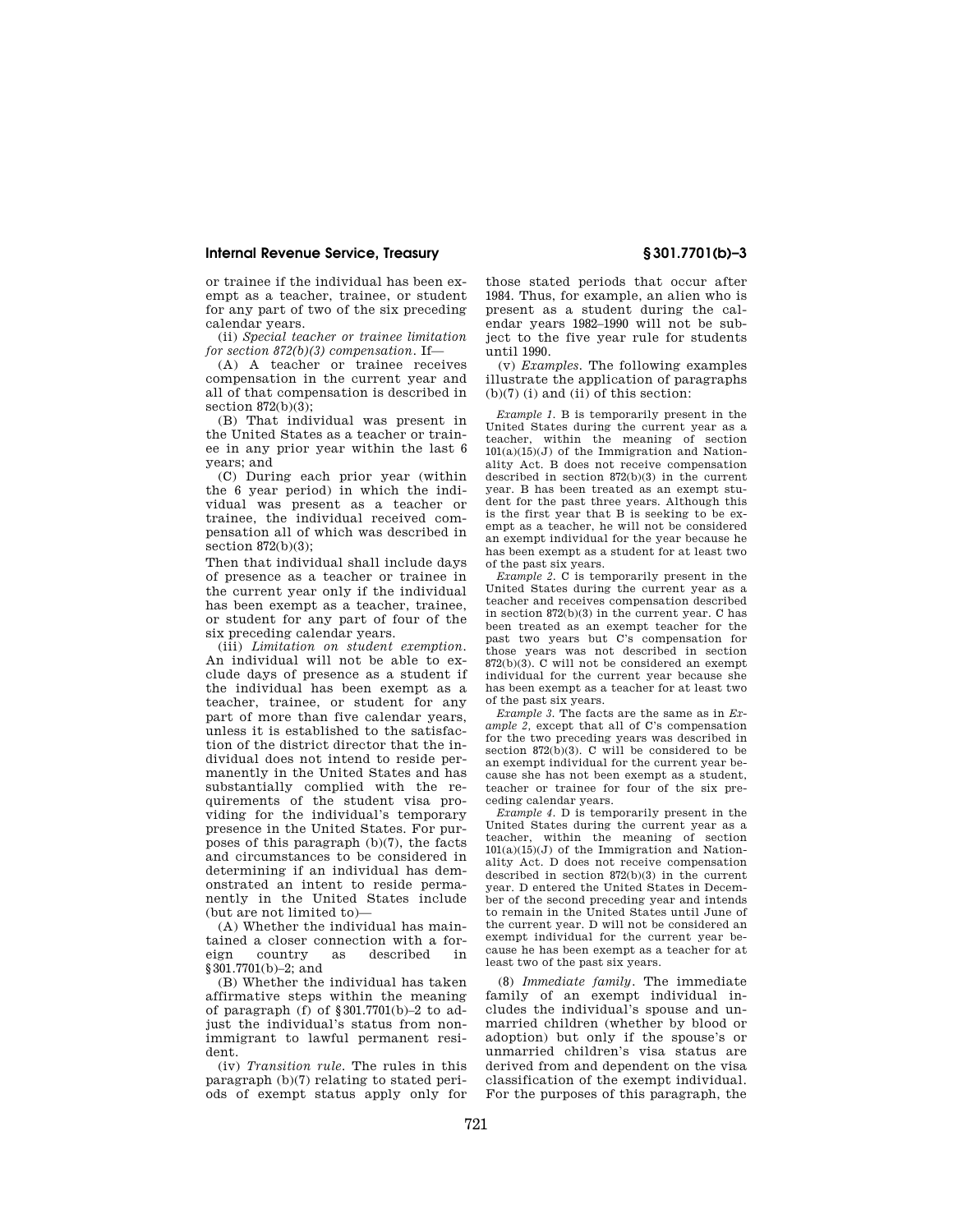term *unmarried children* means those children who are under 21 years of age, who reside regularly in the household of the exempt individual, and who are not members of some other household. The immediate family of an exempt individual does not include the attendants, servants, and personal employees of that individual.

(c) *Medical condition*—(1) *In general.*  An individual will not be considered present on any day that the individual intends to leave and is unable to leave the United States because of a medical condition or medical problem that arose while the individual was present in the United States. A day of presence will not be excluded if the individual, who was initially prevented from leaving, is subsequently able to leave the United States and then remains in the United States beyond a reasonable period for making arrangements to leave the United States. A day will also not be excluded if the medical condition arose during a prior stay in the United States (whether or not days of presence during the prior stay were excluded) and the alien returns to the United States for treatment of the medical condition or medical problem that arose during the prior stay.

(2) *Intent to leave the United States.*  For purposes of paragraph  $(c)(1)$  of this section, whether an individual intends to leave the United States on a particular day will be determined based on all the facts and circumstances. Thus, if at the time an individual's medical condition or medical problem arose, the individual was present in the United States for a definite purpose which by its nature could be accomplished within the United States during a period of time that would not cause the individual to be a resident under the substantial presence test, the individual may be able to establish that he or she intended to leave the United States. However, if the individual's purpose is of such a nature that an extended period of time would be required for its accomplishment (sufficient to cause the individual to be a resident under the substanial presence test), the individual would not be able to establish the requisite intent to leave the United States. If the individual is present in the United States

# **§ 301.7701(b)–3 26 CFR Ch. I (4–1–11 Edition)**

for no particular purpose or a purpose by its nature that does not require a specific period of time to accomplish, the determination of whether the individual has the requisite intent to leave the United States will depend on all<br>the surrounding facts and cirfacts and circumstances. In the case of an individual adjudicated mentally incompetent, proof of intent to leave the United States may be determined by analyzing the incompetent's pattern of behavior prior to the adjudication of incompetence. Generally, an individual will be presumed to have intended to leave during a period of illness if the individual leaves the United States within a reasonable period of time (time to make arrangements to leave) after becoming physically able to leave.

(3) *Pre-existing medical condition.* A medical condition or problem will not be considered to arise while the individual is present in the United States, if the condition or problem existed prior to the individual's arrival in the United States, and the individual was aware of the condition or problem, regardless of whether the individual required treatment for the condition or problem when the individual entered the United States.

(4) *Examples.* The following examples illustrate the application of this paragraph (c):

*Example 1.* B is in a serious automobile accident in the United States on March 25. B intended to leave the United States on March 31 (as evidenced by an airline ticket), but was unable to leave on that date as a result of the injuries suffered in the accident. B recovered from the injuries and was able to leave and did leave the United States on May 31. B's presence in the United States during the period from April 1 through May 31 will not be counted as days of presence in the United States.

*Example 2.* The facts are the same as in *Example 1,* except that B's return flight (as evidenced by an airline ticket) was scheduled for May 31. Because B did not intend to leave the United States until May 31, B may not exclude any days of presence in the United States.

(d) *Days in transit.* An alien individual may exclude days of presence in the United States if the individual is in transit between two foreign points, and is physically present in the United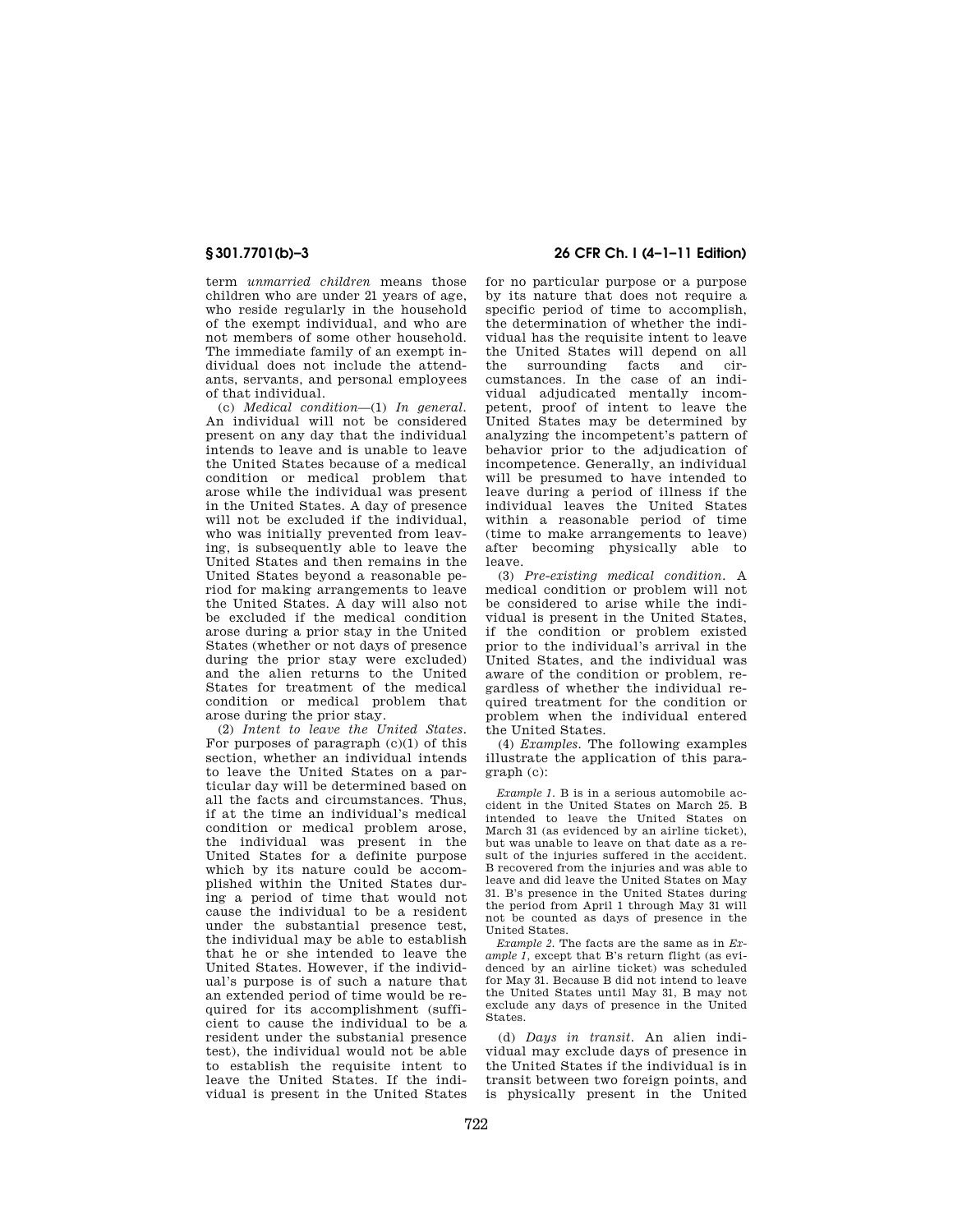## **Internal Revenue Service, Treasury § 301.7701(b)–3**

States for fewer than 24 hours. For purposes of this paragraph, an individual will be considered to be in transit if the individual pursues activities that are substantially related to completing his or her travel to a foreign point of destination. For example, an alien who travels between airports in the United States in order to change planes en route to the individual's destination will be considered to be in transit. However, if the individual attends a business meeting while he or she is present in the United States, whether or not that meeting is within the confines of the airport, the individual will not be considered to be in transit. For purposes of this paragraph, the term ''foreign point'' means any areas that are not included within the definition of the term ''United States'' provided in §301.7701(b)–1(c)(2)(ii).

(e) *Regular commuters from Mexico or Canada*—(1) *General rule.* An alien individual will not be considered to be present in the United States on days that the individual commutes to the United States from the individual's residence in Mexico or Canada if the individual regularly commutes from Mexico or Canada. An alien individual will be considered to commute regularly if the individual commutes to the individual's location of employment or self-employment in the United States from his or her residence in Mexico or Canada on more than 75% of the workdays during the working period.

(2) *Definitions.* (i) The term *commutes*  means to travel to employment or selfemployment and to return to one's residence within a 24-hour period.

(ii) The term *workdays* means days on which the individual works in the United States or Canada or Mexico.

(iii) The term *working period* means the period beginning with the first day in the current year on which the individual is physically present in the United States for purposes of engaging in employment or self-employment and ending on the last day in the current year on which the individual is physically present in the United States for purposes of engaging in that employment or self-employment. If the nature of the employment or self-employment is such that it requires the individual to be present in the United States only

on a seasonal or cyclical basis, the working period will begin with the first day of the season or cycle on which the individual is present in the United States for purposes of engaging in that employment or self-employment and end on the last day of the season or cycle on which the individual is present in the United States for the purpose of engaging in that employment or self-employment. Thus, there may be more than one working period in a calendar year and a working period may begin in one calendar year and end in the following calendar year.

(3) *Examples.* The following examples illustrate the operation of this paragraph (e):

*Example 1.* B lives in Mexico and is employed by Corporation X in its office in Mexico. B was temporarily assigned to X's office in the United States. B's employment in the United States office began on February 1, 1988, and continued through June 1, 1988. On June 2, B resumed his employment in Mexico. On 59 days in the period beginning on February 1, 1988, and ending on June 1, 1988, B travelled each morning from his residence in Mexico to X Corporation's United States office for the purpose of engaging in his employment with X Corporation. B returned to his residence in Mexico on each of those evenings. On seven days in the period from February 1, 1988, through June 1, 1988, B worked in X's Mexico office. B is not considered to have been present in the United States on any of the days that he travelled to X's United States office for the purpose of engaging in employment with Corporation X because he commuted to his place of employment within the United States on more than 75% of the workdays during the working period (59 workdays in the United States/66 workdays in the working period=89.4%).

*Example 2.* C, who lives in Canada, contracted with a resort located in the United States to provide snow-skiing instructions for the resort's customers for two skiing seasons, the first beginning on November 15, 1987, and ending on March 15, 1988, and the second beginning on November 15, 1988, and ending on March 15, 1989. On 90 days in each of the two skiing seasons, C travelled in the morning from Canada to the resort to provide skiing instructions pursuant to the contract. C returned to Canada on each of those evenings. On 20 days during each of the two skiing seasons, C worked in Canada. C is not considered to have been present in the United States on any of the days that she travelled to the United States to provide ski instructions in either the first working period beginning on November 15, 1987, and